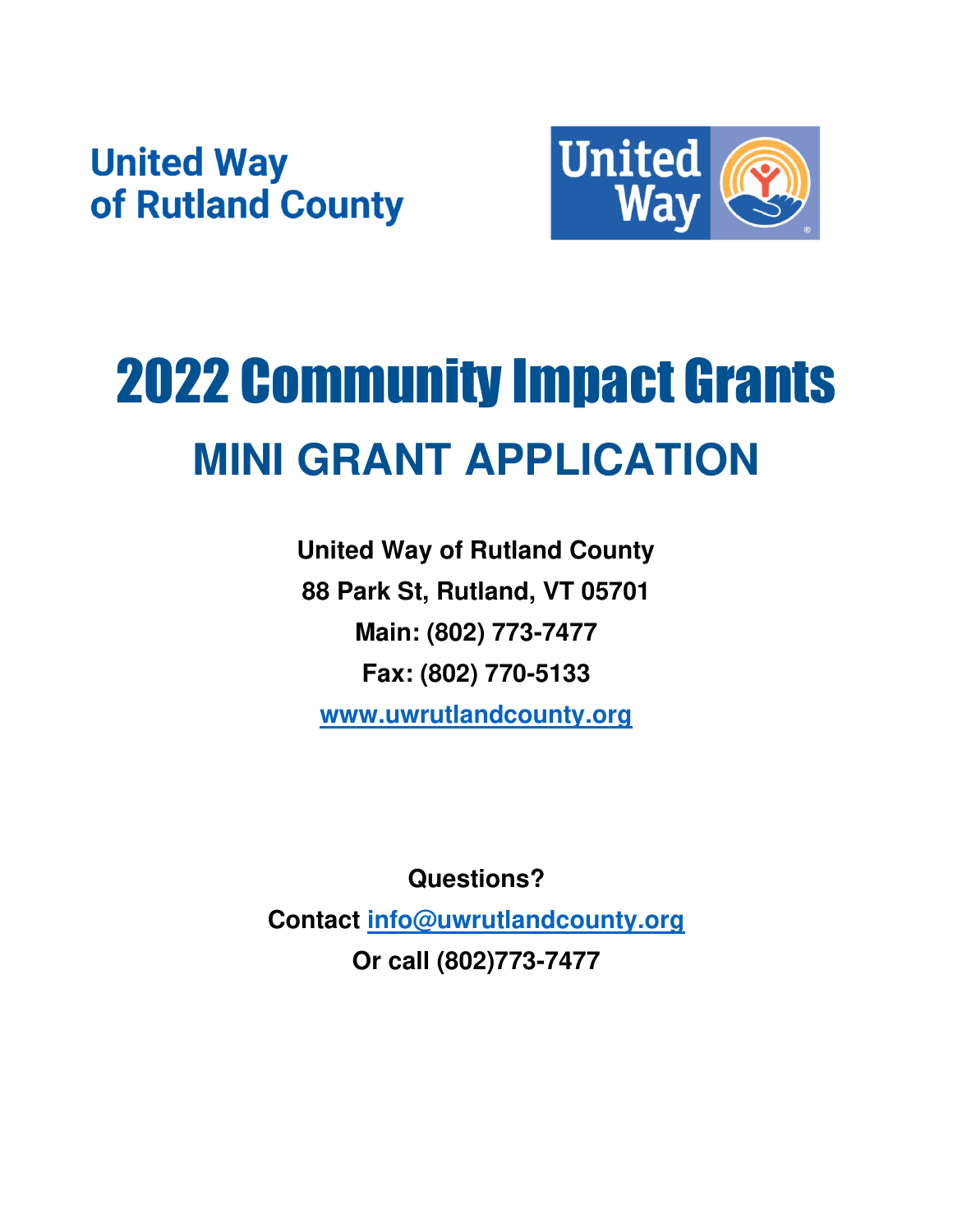#### **United Way of Rutland County**

www.uwrutlandcounty.org



For the most up-to-date application materials, including the new 2022 Community Impact Grants Handbook, visit our website at

## <https://www.uwrutlandcounty.org/grants/>

In the handbook you will find an overview of the United Way of Rutland County Mission and Purpose; a description of the three Priority Areas: Health, Education, and Financial Stability; General instructions for completing the application and the evaluation process; and reference materials.

#### **Proposal Submission Checklist**

*Submitted proposals may pertain to an entire program, or a specific project within that program. For this application the term 'Program' is used, but should be considered interchangeable with 'Project.' Please tailor your answers to the specific work your proposal intends to do.* 

Before submitting a proposal for United Way of Rutland County's (UWRC) Community Impact Grants, please be certain the following application materials are complete:

- ❑ **UWRC Proposal Cover Sheet** *Form below*
- ❑ **Program Narrative** Please no more than 250 words per question *Questions are part of this packet (below)*
- ❑ **Program Measurement Tool** Please provide a copy or description of the tool you will use to measure outcomes and outputs.
- ❑ **Program Budget Narrative** *Please use the form provided in the application packet*
- ❑ **Organizational Annual Budget**
- ❑ **Last Fiscal Year Organizational Budget to Actual and Balance Sheet**
- ❑ **Proof of Nonprofit Status**
- ❑ **Optional Letter(s) of Support** *Form below*
- ❑ **Optional Supporting Materials** Any additional information describing the program you would like to include. E.g. marketing materials, informational handouts, data supporting the need for the program, etc.

#### **Submitting the Proposal:**

Please submit all application documents/materials in **one correspondence.** Materials submitted separately may not be properly attached to your application for reviewers. This means attaching all materials to one email, sending a link to one dropbox/google drive location, or mailing all materials in one envelope. You may also submit your application online through this Google Form:

#### **<https://forms.gle/TKKhDFhwPHFdKECm6>**

*We recommend reviewing the full application below and collecting the information needed prior to beginning the Google form. You must fill and submit the entire Google form in one session (you cannot save a partially completed form to finish at a later time).* 

## APPLICATION DEADLINE: 5pm, June 15th, 2022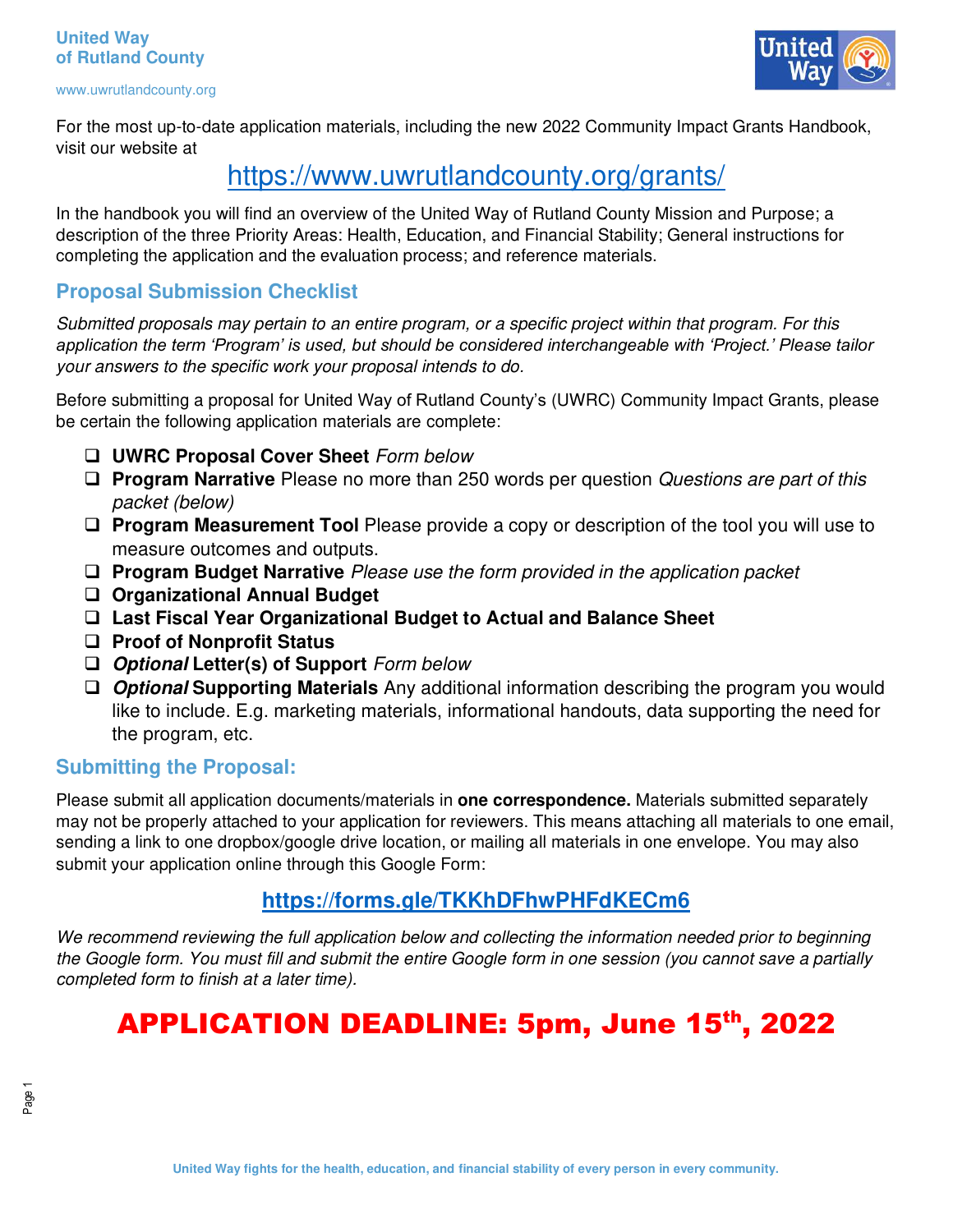**United Way of Rutland County**  www.uwrutlandcounty.org



### **This Application is also available as a Google Form at:**

## **<https://forms.gle/TKKhDFhwPHFdKECm6>**

We recommend reviewing the full application below and collecting the information needed prior to beginning the Google form. You must fill and submit the entire Google form in one session (you cannot save a partially completed form to finish at a later time).

The Google form allows you to upload spreadsheets, documents, or other files as a simple option for completion. Please utilize this option if it is convenient to you, and if you have any questions don't hesitate to reach out**!**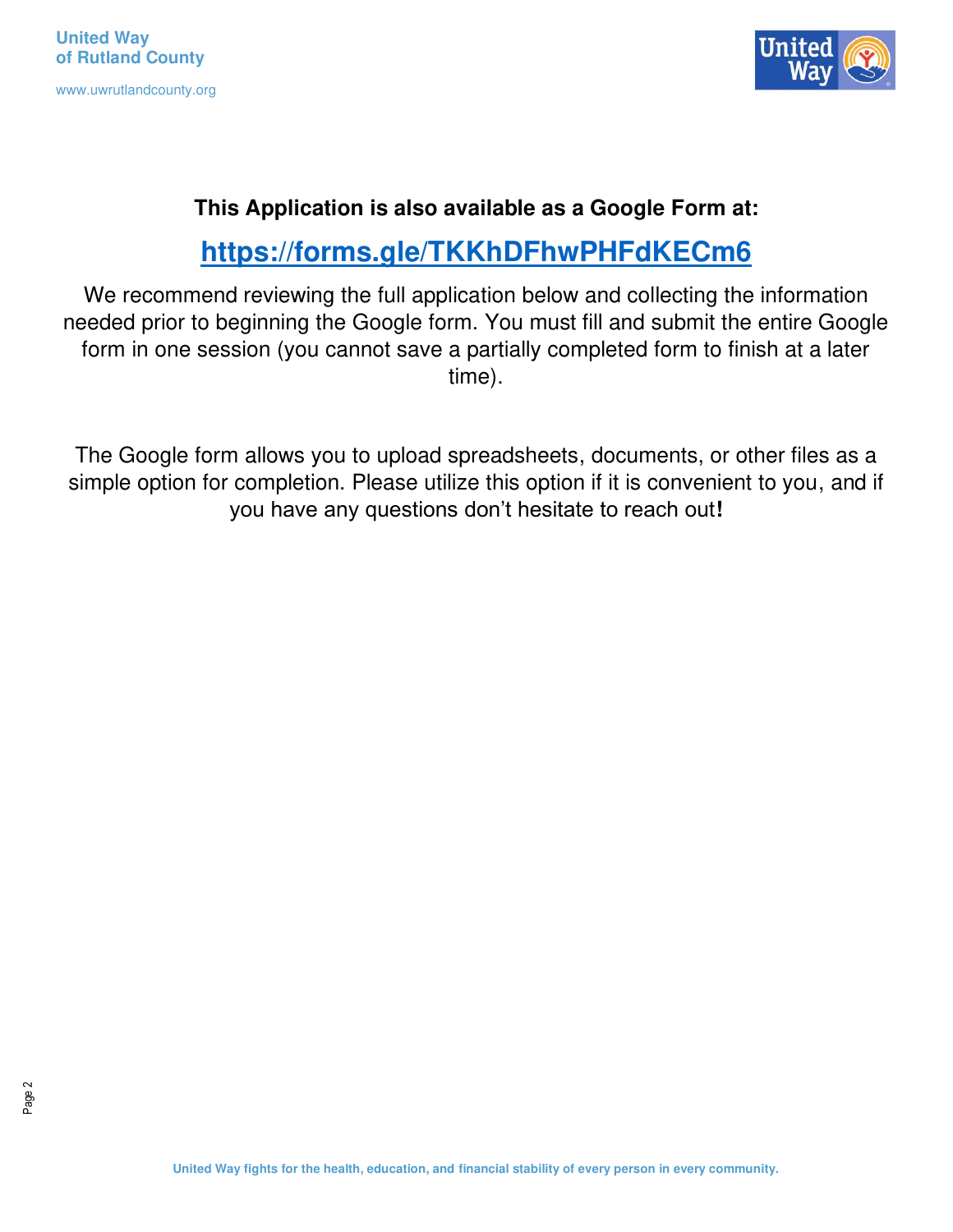

## **UWRC Program Cover Sheet**

| <b>Program Information</b>                    |                        |                   |
|-----------------------------------------------|------------------------|-------------------|
| Name of the Program (or Project):             |                        |                   |
|                                               |                        |                   |
| Grant type                                    | $\Box$ Full (> \$3000) | X Mini (< \$3000) |
| Name of the<br>Organization                   |                        |                   |
| Fiscal Agent (if<br>applicable)               |                        |                   |
| Program contact<br>person & title/role        |                        |                   |
| <b>Phone Number</b>                           |                        |                   |
| Email                                         |                        |                   |
| <b>Organization Mailing</b><br><b>Address</b> |                        |                   |

#### Program Details

Brief Description of the program

*Overview of the program activities and intended outcomes (100 words or less):* 

| <b>Total Program Cost</b> |      | <b>Amount of Funding by UWRC</b> |  |
|---------------------------|------|----------------------------------|--|
| Total I                   | - \$ | Total $\frac{1}{3}$              |  |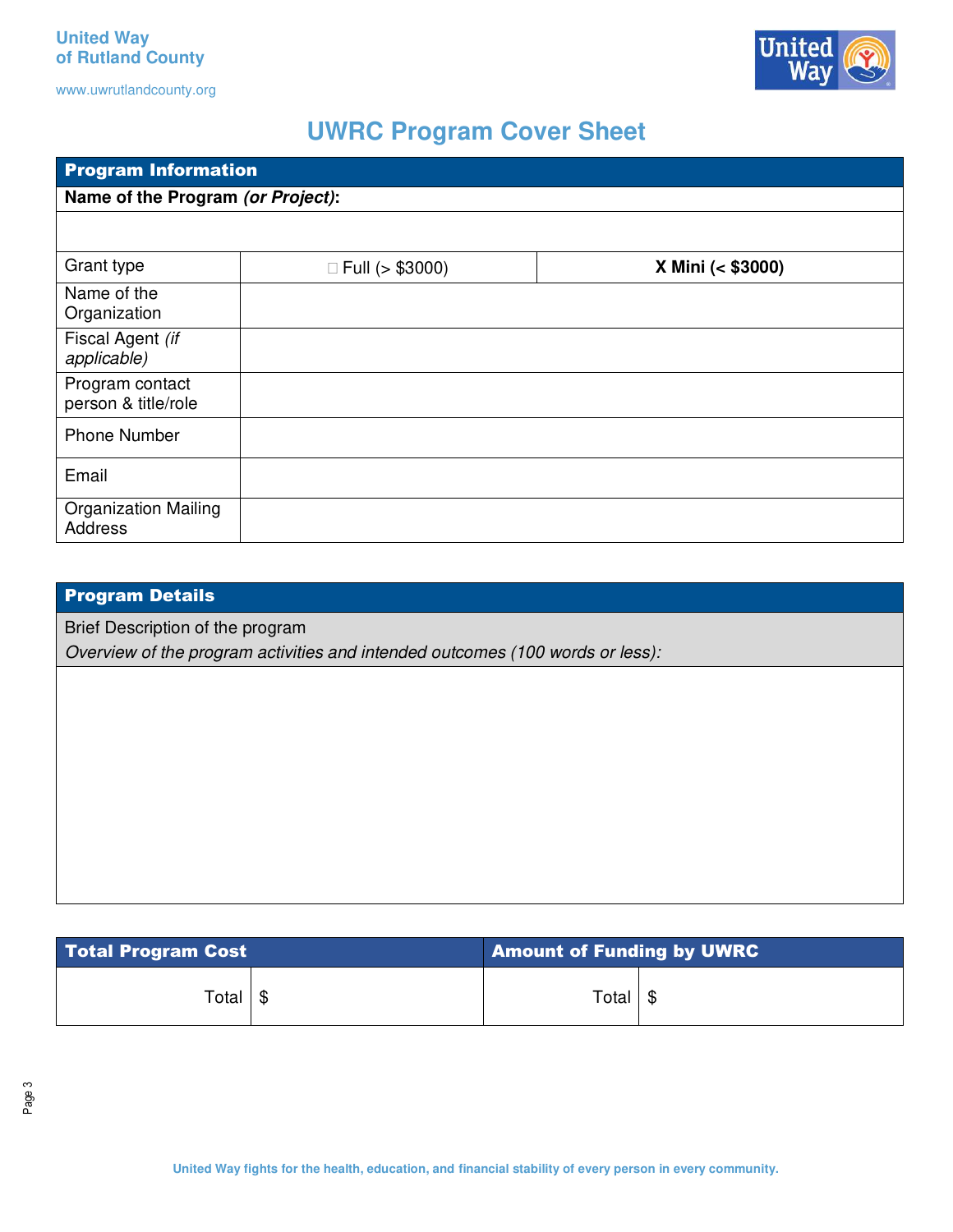

## **Program Narrative**

| <b>Additional Information</b>                                                                                                                                                                                                                                                                                                                |  |                                                                      |                       |
|----------------------------------------------------------------------------------------------------------------------------------------------------------------------------------------------------------------------------------------------------------------------------------------------------------------------------------------------|--|----------------------------------------------------------------------|-----------------------|
| Priority Area (Check all that apply)                                                                                                                                                                                                                                                                                                         |  |                                                                      |                       |
| $\square$ Health                                                                                                                                                                                                                                                                                                                             |  | $\square$ Education                                                  | □ Financial Stability |
| Problem/Condition<br>Program Addresses                                                                                                                                                                                                                                                                                                       |  |                                                                      |                       |
| Program Partner(s)<br>(if applicable)                                                                                                                                                                                                                                                                                                        |  |                                                                      |                       |
| <b>Purpose of the Funding</b>                                                                                                                                                                                                                                                                                                                |  | Brief description of how the funds will be used (100 words or less): |                       |
|                                                                                                                                                                                                                                                                                                                                              |  |                                                                      |                       |
| Diversity, Equity, and Inclusion<br>Describe how your proposed program considers barriers to access or success due to race, gender, religion,<br>sexual orientation, ethnicity, nationality, socioeconomic status, housing status, language, (dis)ability, age,<br>size, religious commitment, or political perspective (100 words or less): |  |                                                                      |                       |
|                                                                                                                                                                                                                                                                                                                                              |  |                                                                      |                       |
| <b>Goals and Outcomes</b><br>Discuss how your proposed goals and outcomes take into account Diversity, Equity, and Inclusion principles<br>(100 words or less):                                                                                                                                                                              |  |                                                                      |                       |
|                                                                                                                                                                                                                                                                                                                                              |  |                                                                      |                       |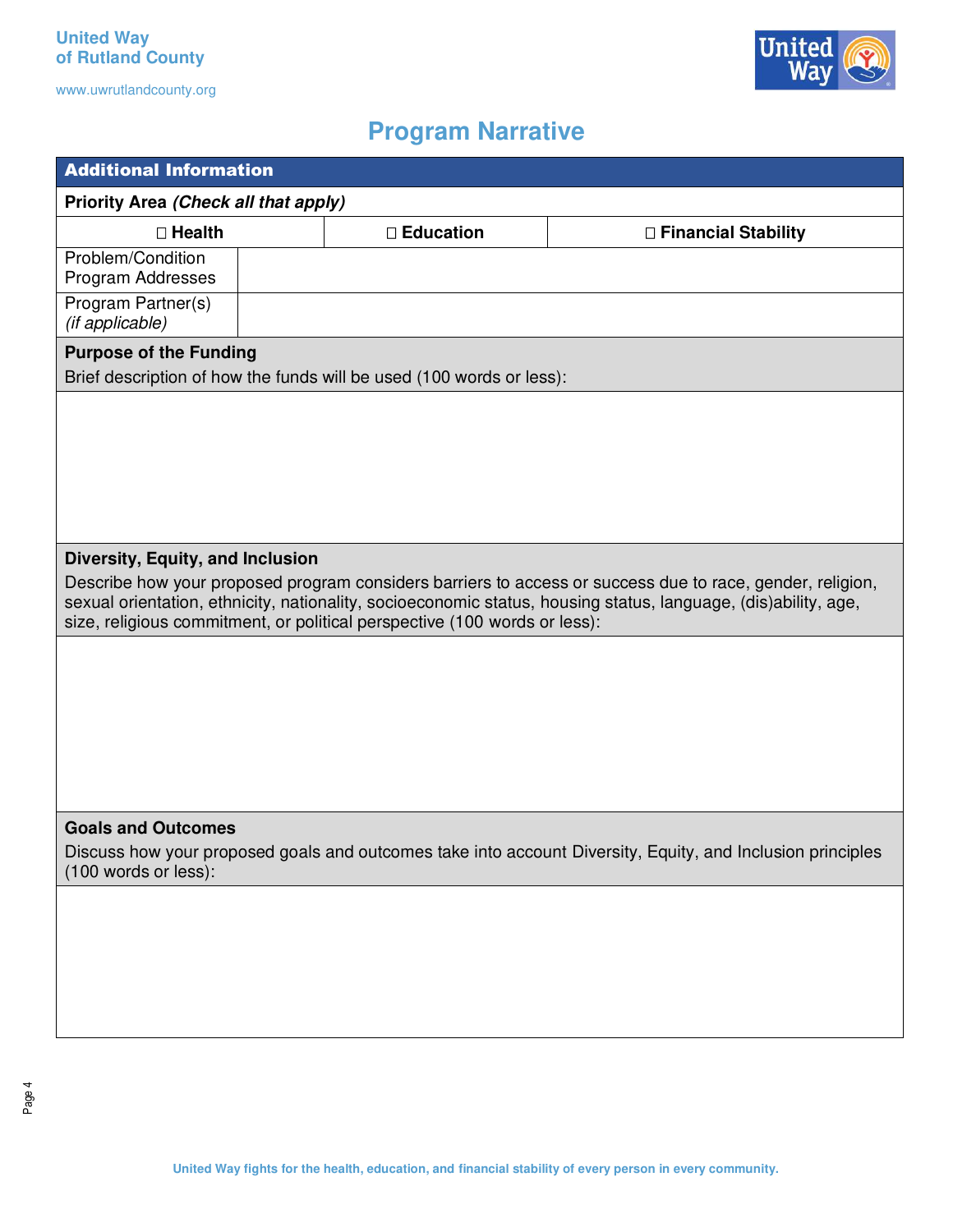#### **Questions**

**Please no more than 250 words per question.** 

#### **1. Agency Mission**

Please describe your Agency Mission and add a brief overview of its current work.

#### **2. Brief Overview of Proposed Community Impact Program**

Please provide a brief overview explaining how this proposed program fits within your mission. Remember to state specific program details within this section. Describe target population, numbers served, and how the program will change lives.

#### **3. Program Activities**

Please describe your intended program activities (e.g., the services to be provided, interventions to be put in place, facilities and/or resources made available, etc.).

#### **4. Evidence of Need & No Duplication**

Please provided an overview of other similar programs within Rutland County, if they exist, and demonstrate how this program will differ. Explain how you collaborate with other agencies, and how the community will be better off for having the program.

#### **5. Intended Program Outcomes**

Please describe your intended program outcomes (e.g., measurable, documentable changes to how people live and behave, and/or to systems that impact this). Describe the data you will collect, the methodology, and measurement tools to be used in collection.

#### **GOOGLE FORM: OPTION FOR FILE UPLOAD**

If it is convenient to you, you can upload a document or other file(s) with answers to questions 1-10 in the Google Form.

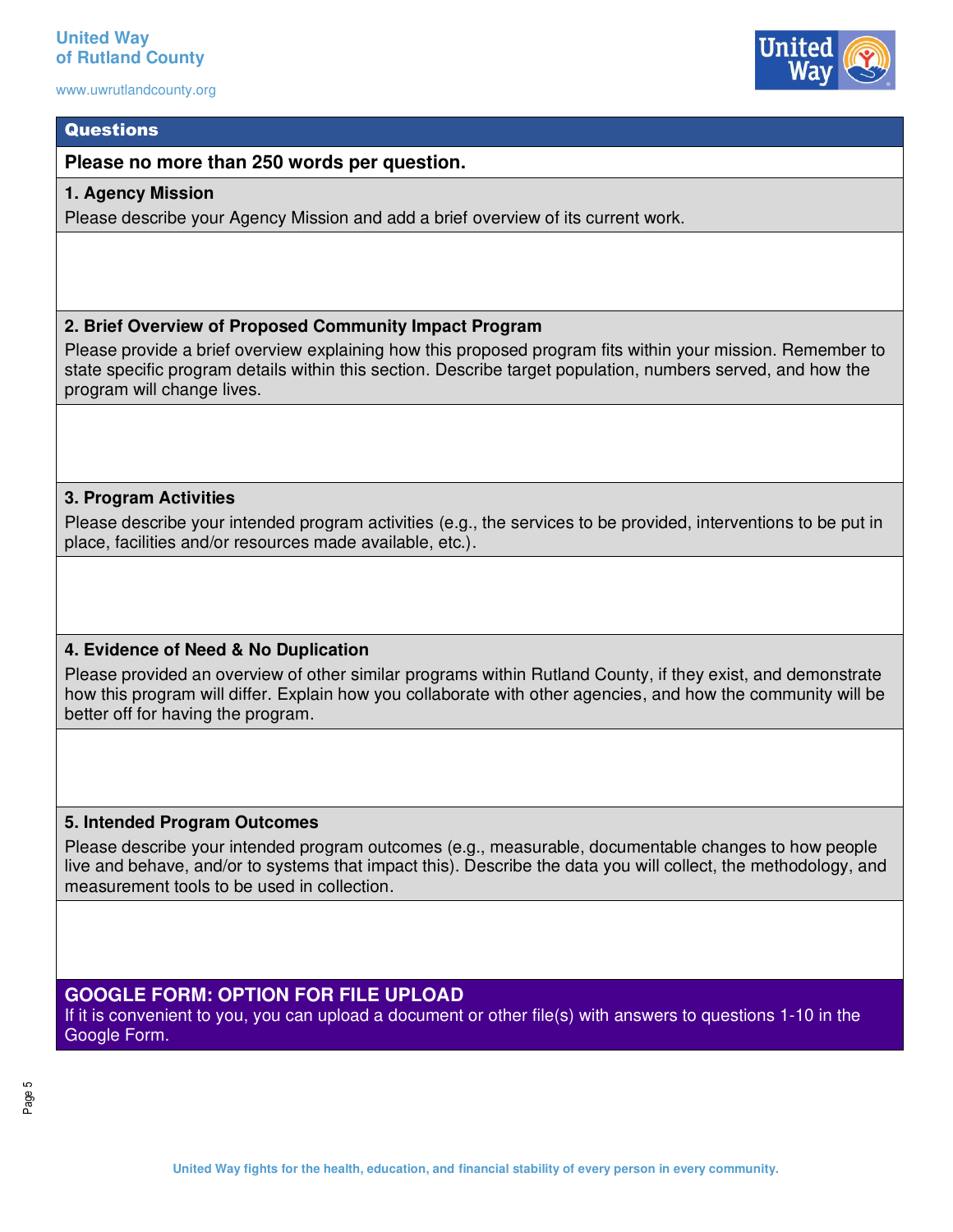

## **Budget Narrative**

#### **See spreadsheet**

**GOOGLE FORM: OPTION FOR FILE UPLOAD** 

## **Signatures**

I/we, the undersigned, agree that the information provided in this Application Proposal is an honest and accurate representation of the proposed Community Impact Program.

| Name of Person<br>Completing Application | Signature | Date |
|------------------------------------------|-----------|------|
|                                          |           |      |

I/we, the undersigned, agree that the information provided in this Application Proposal is an honest and accurate representation of the proposed Community Impact Program, and that by signing on behalf of (name of agency) for which I/we am/are

an authorized representative, said agency accepts all terms and conditions relevant to this program.

| Name of Organization<br>Program Manager | Signature | Date |
|-----------------------------------------|-----------|------|
|                                         |           |      |

| Name of Organization<br><b>Executive Director</b> | Signature | Date |
|---------------------------------------------------|-----------|------|
|                                                   |           |      |